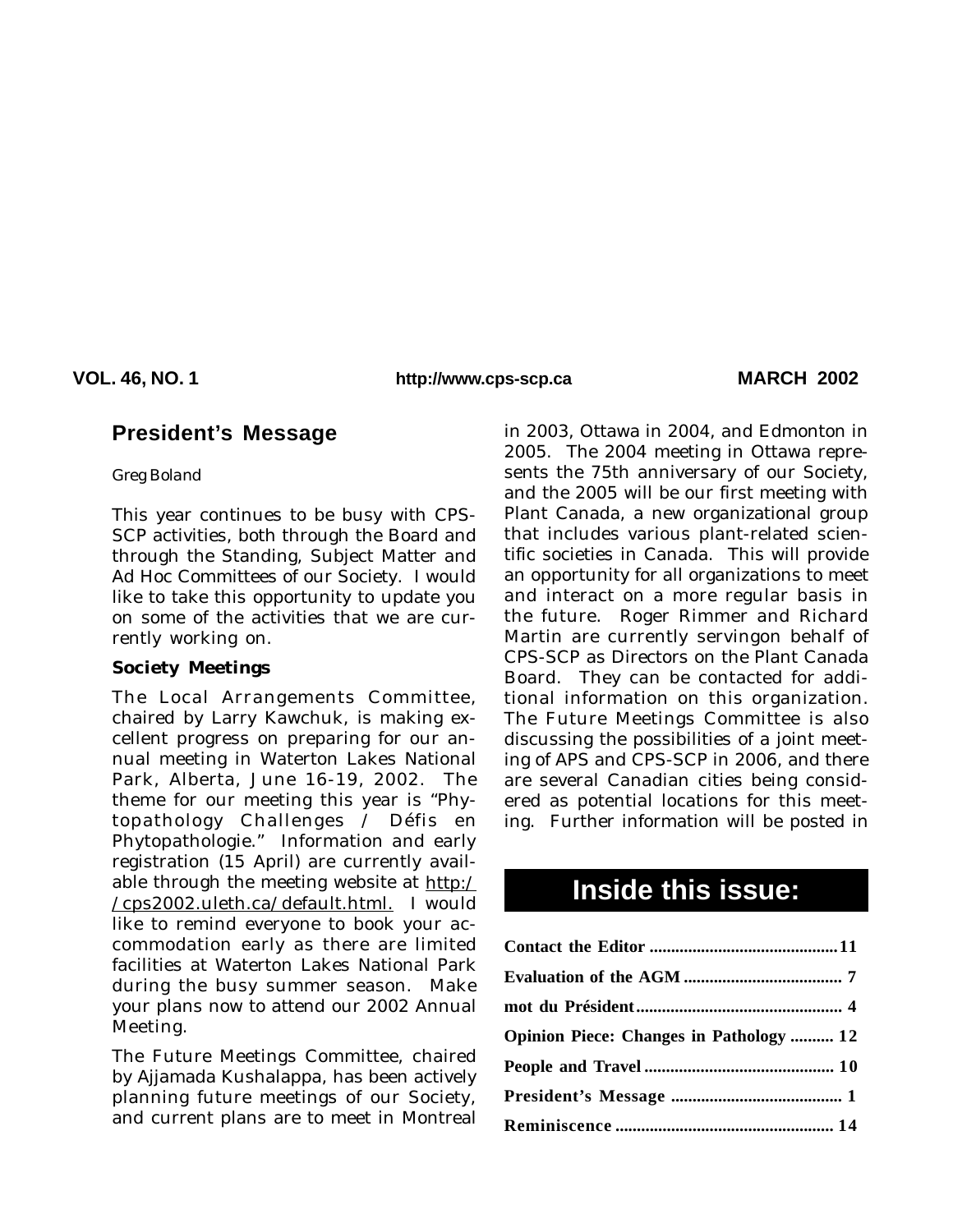the Meetings page of our CPS-SCP website as it becomes available.

## **Nominations**

As announced in the last newsletter and the CPS-SCP email Updates, the Nominating Committee, chaired by Roger Rimmer, is currently seeking nominations for several positions on the Board and Standing Committees. These nominations are due before May 10, 2002. Further information can be found in the December issue of *CPS-SCP News* or by contacting Roger.

The Awards Committee is also seeking nominations for our annual Society awards, including Honorary Members, Fellows, Award for Outstanding Research, Gordon J. Green Outstanding Young Scientist Award, and Graduate Student Travel Awards. The Graduate Student Travel Award applications were due on 1 March, and other applications or nominations on 15 March 2002. Further information can be found in the Society website at http:// www.cps-scp.ca/awards.htm or by contacting Verna Higgins, chair of the Awards Committee.

## **Journals**

I would like to remind CPS-SCP members that the *Canadian Journal of Plant Pathology* is now available as an electronic publication on the internet at http:// www.nrc.ca/cisti/journals/tcjpp/ . The *CJPP* is freely available for one year to everyone with access to the internet and, thereafter, will be available only to CPS-SCP members by password-restricted access. The March issue will soon be completed by Zamir Punja, Editor of *CJPP*, and the NRC Research Press, and will be available both through the internet and in hard copy.

Robin Morrall, Coordinator of the *Canadian Plant Disease Survey*, has completed the 2001 edition of *CPDS* and it is now available as a portable document file (pdf) publication through the website of the Southern Crop Protection and Food Research Centre in London, Ontario (http:// res2.agr.gc.ca/london/pmrc/english/ catalog.html) and through our Society website.

## **Publications**

The revised edition of *Diseases of Field Crops in Canada* is in progress and working towards a release date of early- to midsummer. This revision is being coordinated by Karen Bailey and has required a tremendous effort by Karen and members of this committee to incorporate all of the new text and photos. We strongly support the activities and work of this committee because *DFCC* is an important publication of CPS-SCP and we are looking forward to the new and improved edition.

This committee has also initiated a search for pre-publication sponsors of the *DFCC* to help defray some of the costs of publication. If anyone knows of potential sponsors, especially those who have used this publication extensively in the past for teaching, research or extension, please pass on their names and contact information to Robin Morrall.

## **Education and Plant Pathology**

The Education and Public Awareness Committee, chaired by Jeannie Gilbert, has recently updated the Teaching Resources section of our website with several new resources and links for helping to teach about plant pathology in public schools. One of these resources includes a poster entitled "Plant Pathology in the Classroom. Plants get sick too!" which includes an illustrated poster of five examples of plant diseases, and briefly explains what plant diseases are, and why they are important to Canadians. The poster can be downloaded as a "pdf" file and viewed on a computer screen, or printed out as a poster for demonstration. This poster is an excellent example of the types of resources that we can make available to teachers and Society members for helping to educate others about plant diseases and plant pathology.

We would like to encourage the development of more resources and activities for teaching, and all members of CPS-SCP are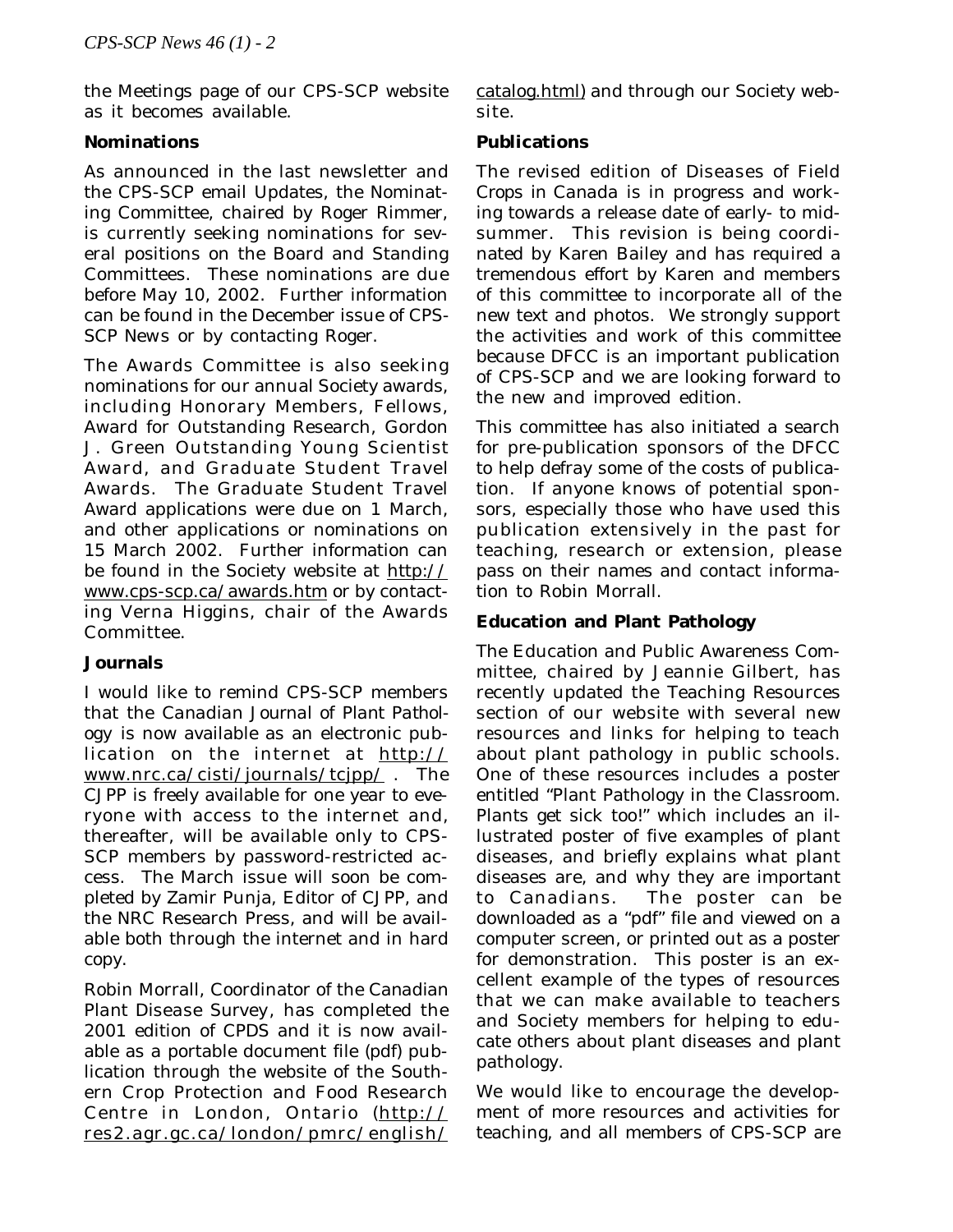encouraged to view these existing resources and consider developing others. For example, I was recently contacted by an educational resource person who is currently involved with the development of interactive science projects in the classroom and through the internet for grade, junior and high schools in Canada. She challenged our Society to design an experi-

ment that could actively involve students, from various areas of the country, in the collection and analysis of data.

The results could be posted to a website for on-going assessment and progress during a defined period of, for example, one year. If anyone has suggestions for such an experiment, please let me know.

## **Sustaining Associates**

The Sustaining Associates of CPS-SCP are an important component of our Society who make a significant contribution to our Society by maintaining linkages between our Members and their organizations, and through their financial contributions that help to sustain our Society. We are always looking for new Sustaining Associates and if you have any suggestions or contacts that you feel may be supportive of our Society, please forward contact names and information to Gayle Jesperson, our Membership Secretary. Also, you may not be aware that regular Members of CPS-SCP can also become Sustaining Associates and that a portion of the fee is tax deductible.

## **Other CPS-SCP Activities**

The CPS-SCP Board and Committees are also working on a variety of other objectives of our Society this year, including:

a proposal to co-sponsor a national workshop on microbial genetics resources and culture collections in Canada,

the development of a new CPS-SCP Award for **Achievements in Plant Disease Management** (this will be voted on by Society members at our Annual Meeting in June), and

transferring the management of institutional subscribers of *CJPP* to NRC.

## **Membership**

Many Members of CPS-SCP have already renewed their membership for 2002 but,

*"You can help promote our Society by passing on the brochure and application card to a colleague or student that may have an interest in joining."*

for those of you that have not renewed yet, this is a reminder that you should renew as soon as possible to continue receiving the journal and

newsletter. Membership forms are available from Gayle Jesperson, the Membership Secretary, and from our website. Please note that there is a late renewal fee (\$15) this year.

The CPS-SCP brochure was reprinted this year to improve upon its design and update changes in our fee structure. A new membership application card was also created that can be inserted into the brochure. You received a copy of each with your December newsletter. You can help promote our Society by passing on the brochure and application card to a colleague or student that may have an interest in joining. Copies, in quantity, of this brochure can be obtained from Karen Bailey. Also, supervisors of graduate students are reminded of the Society's recommendation that *new graduate students be given a free membership in their first year of graduate studies* as a way of encouraging membership and involvement in our Society.

All in all, it is a busy and productive year for CPS-SCP. If you have any suggestions or ideas for initiatives that CPS-SCP might consider, please feel free to send them along to me.

Best regards,

Greg J. Boland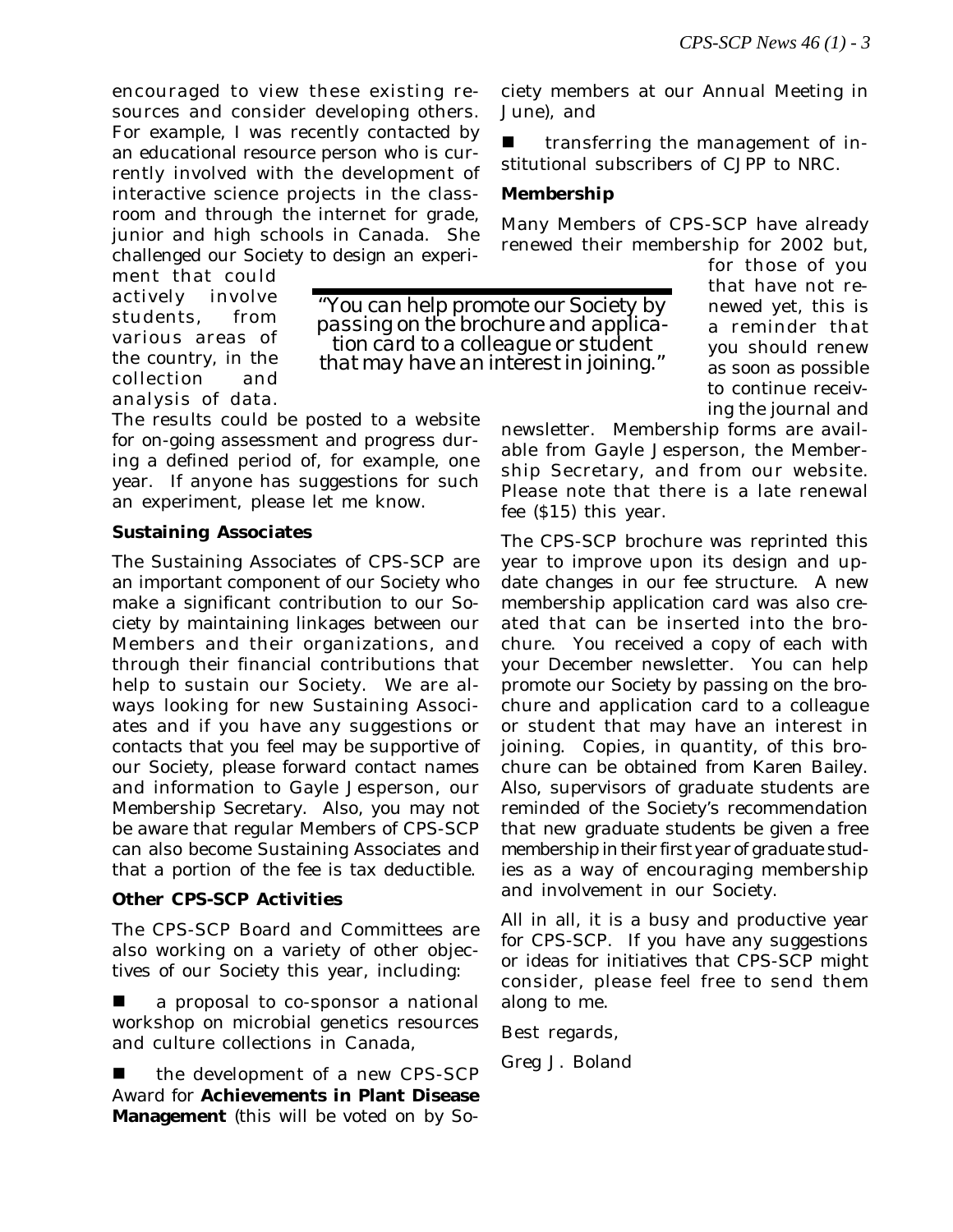

TRADUCTIONS SCIENTIFIQUES

## *Beyond the words Au-delà des mots*

A translation service for your technical and scientific documents specifically in the field of biological sciences

Un service de traduction pour vos documents techniques et scientifiques dans le domaine des sciences biologiques

# **Les Traductions scientifiques PaRi**

Jean-Guy Parent, Ph.D. Claude Richard, Ph.D.

1906, rue Notre-Dame, L'Ancienne-Lorette (Québec) G2E 3C9 418-656-0050 418-872-6025 Fax : 418-656-6750 Internet : pari@mediom.qc.ca

### **Mot du président - Mars 2002**

L'année continue à être occupée avec les activités de la CPS-SCP, que ce soient celles du Conseil ou celles des comités permanents, d'experts ou ad hoc. Je profite de l'occasion pour faire le point sur les activités en cours.

### **Réunions de la Société**

Le Comité local d'organisation, dirigé par Larry Kawchuk, avance rondement dans sa préparation de notre réunion annuelle au parc national des Lacs-Waterton, en Alberta, du 16 au 19 juin 2002. Cette année, le thème de notre réunion est « Phytopathology Challenges / Défis en phytopathologie ». De l'information sur la réunion et la pré-inscription (15 avril) est présentement disponible sur le site Web de la réunion au http://cps2002.uleth.ca/ default.html. Je rappelle à tous qu'il est nécessaire de réserver tôt puisque l'hébergement est limité à l'intérieur du parc national des Lacs-Waterton durant la haute saison estivale. Faites vos préparatifs maintenant en vue de la Réunion annuelle 2002.

Le Comité des futures réunions, dirigé par Ajjamada Kushalappa, prépare activement les prochaines réunions de notre Société et ses plans prévoient des réunions à Montréal en 2003, Ottawa en 2004 et Edmonton en 2005. La réunion de 2004 à Ottawa marquera le 75ème anniversaire de notre Société et celle de 2005 sera notre première réunion avec Plant Canada, un nouveau regroupement d'organisations qui comprend diverses sociétés savantes canadiennes en lien avec les plantes. Ce sera l'occasion pour toutes ces organisations de se rencontrer et d'interagir dorénavant sur une base plus régulière. Roger Rimmer et Richard Martin agissent déjà comme directeurs au sein du Conseil de Plant Canada au nom de la CPS-SCP. Ils peuvent être rejoints par ceux qui désirent plus d'information sur cette organisation. Le Comité des futures réunions examine aussi la possibilité de tenir une réunion conjointe avec l'APS en 2006, et plusieurs villes canadiennes sont en lice pour recevoir cet événement. Plus d'information sera disponible sur la page « Réunions » du site Web de la CPS-SCP aussitôt qu'elle sera connue.

### **Candidatures**

Tel qu'annoncé dans le dernier bulletin et dans le dernier courriel *Dernières nouvelles de la CPS-SCP*, le Comité de mise en candidature, dirigé par Roger Rimmer, reçoit présentement les candidatures pour plusieurs postes au Conseil et dans les comités permanents. L'appel de candidatures se termine le 10 mai 2002. De l'information supplémentaire peut être retrouvée dans le numéro de décembre du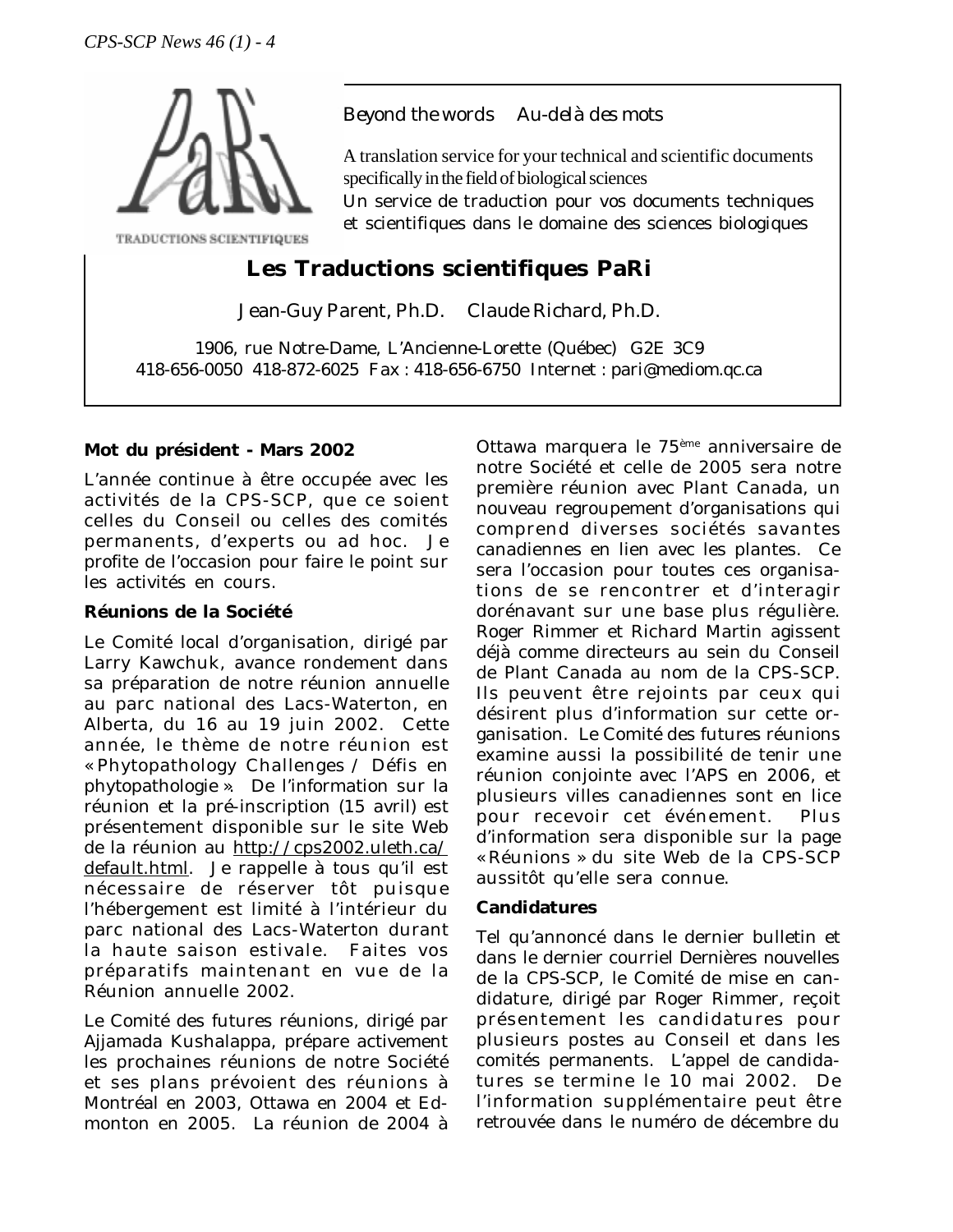*CPS-SCP News* ou en rejoignant Roger.

Le Comité des prix reçoit aussi les candidatures pour les prix annuels de notre Société, y compris ceux de Membres honoraires, Membres associés, Prix de l'Excellence scientifique, Prix Gordon J. Green pour un remarquable jeune chercheur et les Prix pour déplacement à la réunion pour étudiants diplômés. Les candidatures pour les Prix pour déplacement à la réunion pour étudiants diplômés doivent être reçues le 1er mars alors que les autres candidatures sont attendues pour le 15 mars 2002. D'autres informations sont disponibles sur le site Web de la Société au http:// www.cps-scp.ca/awards.htm ou en rejoignant Verna Higgins, présidente du Comité des prix.

## **Revues**

Je rappelle aux membres que la *Revue canadienne de phytopathologie* (*CJPP*) est présentement disponible en version électronique sur l'Internet au http:// www.nrc.ca/cisti/journals/tcjpp/ . L'accès au *CJPP* est gratuit pendant un an pour quiconque utilise l'Internet et, par la suite, l'accès sera limité aux membres de la CPS-SCP par mot de passe. La préparation du numéro de mars sera bientôt complétée par Zamir Punja, Directeur scientifique du *CJPP*, et les Presses du CNR, et sera disponible tant sur l'Internet qu'en version imprimée.

Robin Morrall, le coordonnateur de l'*Inventaire des maladies des plantes au Canada*, a terminé l'édition 2001 qui est maintenant disponible en tant que document pdf sur le site Web du Centre de recherches du Sud sur la phytoprotection et les aliments de London, en Ontario (http://res2.agr.gc.ca/london/pmrc/ english/catalog.html) et sur le site Web de la Société.

### **Publications**

L'édition revue et corrigée de *Diseases of Field Crops in Canada* s'en vient et la date visée pour la parution est le début ou le milieu de l'été. Ce travail de révision est

coordonné par Karen Bailey et a demandé un effort exceptionnel à Karen et aux membres de son comité pour l'incorporation de tout le nouveau texte et des nouvelles photos. Nous tenons fermement à cette activité et nous soutenons le travail de ce comité parce que *DFCC* est une importante publication du CPS-SCP et que nous avons besoin d'une nouvelle édition améliorée.

Ce comité a aussi commencé la recherche pré-publication de commanditaires pour *DFCC* pour aider à défrayer une partie des coûts de publication. Si quelqu'un pense connaître un commanditaire potentiel, en particulier parmi ceux qui, dans le passé, auraient fait grand usage de la publication pour l'enseignement, la recherche ou la vulgarisation, s'il vous plaît, envoyer les noms et l'information pour les rejoindre à Robin Morrall.

## **Éducation et Phytopathologie**

Le Comité d'éducation et de sensibilisation du public, dirigé par Jeannie Gilbert, a récemment mis à jour la section « Matériel éducatif » de notre site Web avec du matériel nouveau et des liens visant à faciliter l'enseignement de la phytopathologie dans les écoles. Une de ces nouveautés est une affiche intitulée « Plant Pathology in the Classroom. Plants get sick too! »qui comprend une illustration de cinq exemples de maladies de plantes et explique brièvement ce que sont les maladies des plantes et pourquoi elles sont importantes pour les canadiens. L'affiche peut être téléchargée en tant que fichier pdf et être vue sur un écran d'ordinateur ou imprimée pour en faire un document à afficher. Cette affiche est un excellent exemple du type de matériel qui peut être mis à la disposition des enseignants et des membres de la Société pour les aider à informer les gens sur les maladies des plantes et la phytopathologie.

Nous voulons favoriser le développement de plus de matériel et d'activités pour l'enseignement, et tous les membres de la CPS-SCP sont invités à examiner le matériel disponible et à penser à en développer d'autre. Par exemple, j'ai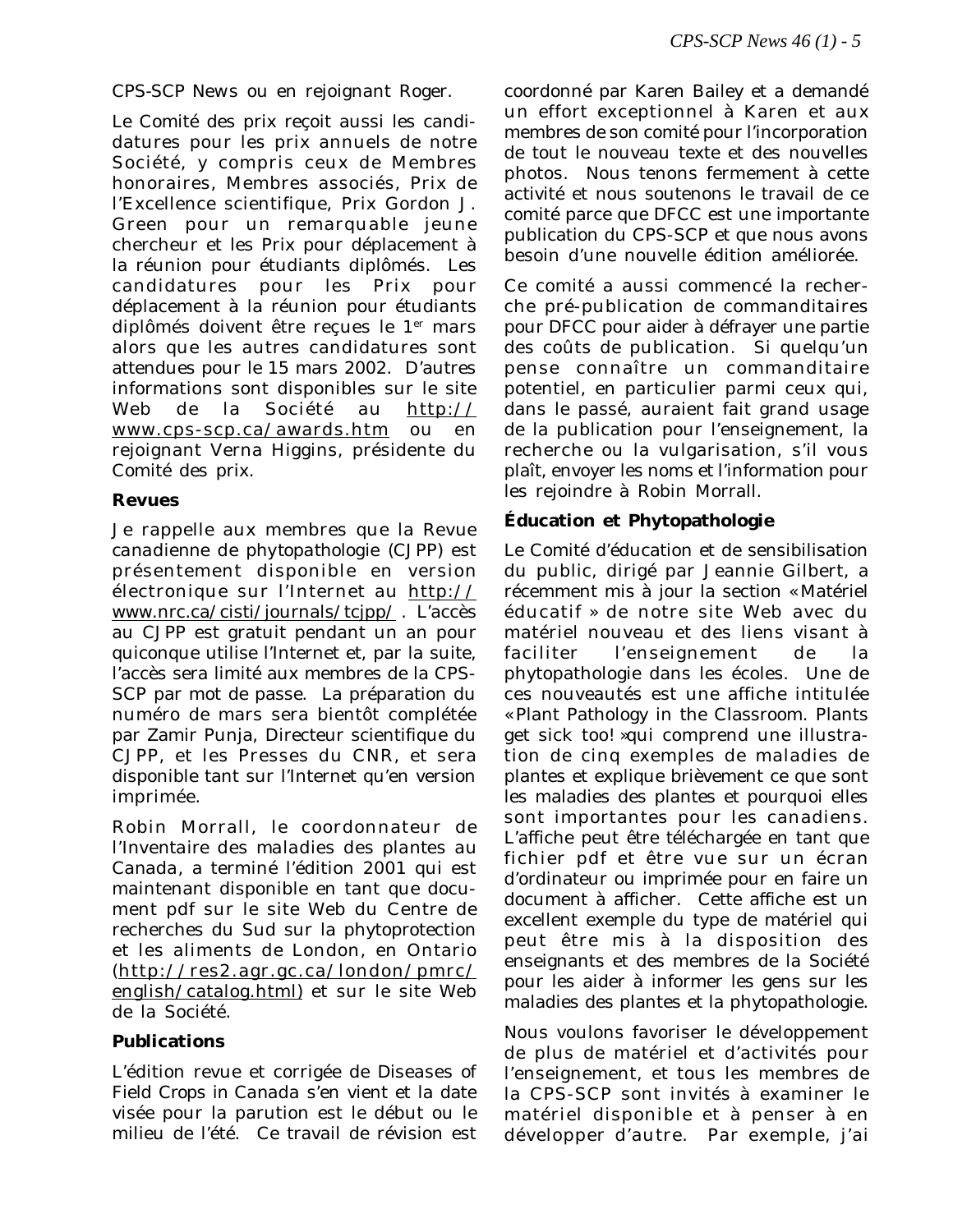récemment communiqué avec une personne-ressource en éducation qui est présentement impliquée dans le développement de projets scientifiques interactifs en classe et par l'Internet pour les écoles primaires et secondaires du Canada. Elle met au défi notre Société de concevoir une expérience qui impliquerait activement des élèves, de différentes régions du pays, dans la collecte et l'analyse de données. Les résultats pourraient être mis sur le Web pour une évaluation et un suivi en continu pour une

période prédéterminée d'un an, par exemple. Si quelqu'un avait une suggestion pour une telle expérience, s'il vous plaît, faites-le moi savoir.

*" Vous pouvez contribuer à promouvoir notre Société en donnant la brochure et la carte d'adhésion à un collègue ou à un étudiant qui pourrait être intéressé à se joindre à nous."*

**Membres de soutien**

Les membres de soutien de la CPS-SCP forment un rouage important de notre Société puisqu'ils jouent un rôle important en maintenant des liens entre nos membres et leurs organisations, et par leur apport financier qui aide à soutenir notre Société. Nous sommes toujours à la recherche de nouveaux membres de soutien et si vous avez des suggestions ou des contacts que vous pensez utiles pour la Société, s'il vous plaît, envoyez les noms et l'information les concernant à Gayle Jesperson, notre secrétaire à l'adhésion. De même, vous n'êtes peut-être pas au courant que les membres réguliers de la CPS-SCP peuvent aussi devenir membres de soutien et qu'une portion des frais est déductible d'impôt.

## **D'autres activités de la CPS-SCP**

Le Conseil et les comités de la CPS-SCP travaillent aussi sur plusieurs autres dossiers, y compris :

Une proposition de co-parrainage d'un atelier national sur les ressources génétiques et les banques de cultures microbiennes au Canada,

Le développement d'un nouveau Prix CPS-SCP pour **Accomplissements dans la lutte aux maladies des plantes** (à être décidé par les membres de la Société à notre Réunion annuelle de juin), et

Le transfert au CNR de la gestion des abonnements institutionnels au *CJPP*.

#### **L'adhésion**

Plusieurs membres de la CPS-SCP ont déjà renouvelé leur adhésion pour 2002, mais, pour ceux qui ne l'ont pas encore fait, ceci est un rappel pour vous demander de

> renouveler votre adhésion aussi vite que possible pour continuer à recevoir la revue et le bulletin d'information. On peut se procurer

les formulaires de renouvellement auprès de Gayle Jesperson, la secrétaire à l'adhésion, et sur notre site Web. S'il vous plaît, notez que, cette année, il y a des frais pour renouvellement en retard (\$15).

Cette année, une nouvelle impression de la brochure de la CPS-SCP a été faite pour améliorer son apparence et pour tenir compte de notre nouvelle tarification. Une carte d'adhésion à la Société a aussi été conçue et peut être insérée dans la brochure. Vous avez reçu un exemplaire de chacun de ces documents avec le bulletin d'information de décembre. Vous pouvez contribuer à promouvoir notre Société en donnant la brochure et la carte d'adhésion à un collègue ou à un étudiant qui pourrait être intéressé à se joindre à nous. Des exemplaires supplémentaires de cette brochure peuvent être obtenus en s'adressant à Karen Bailey. De plus, les directeurs d'étudiants diplômés doivent se rappeler de la recommandation de la Société à l'effet que *l'on devrait offrir gratuitement une année d'adhésion aux nouveaux étudiants diplômés* comme moyen d'encouragement à l'adhésion et d'implication dans notre Société.

Tout bien considéré, la présente année est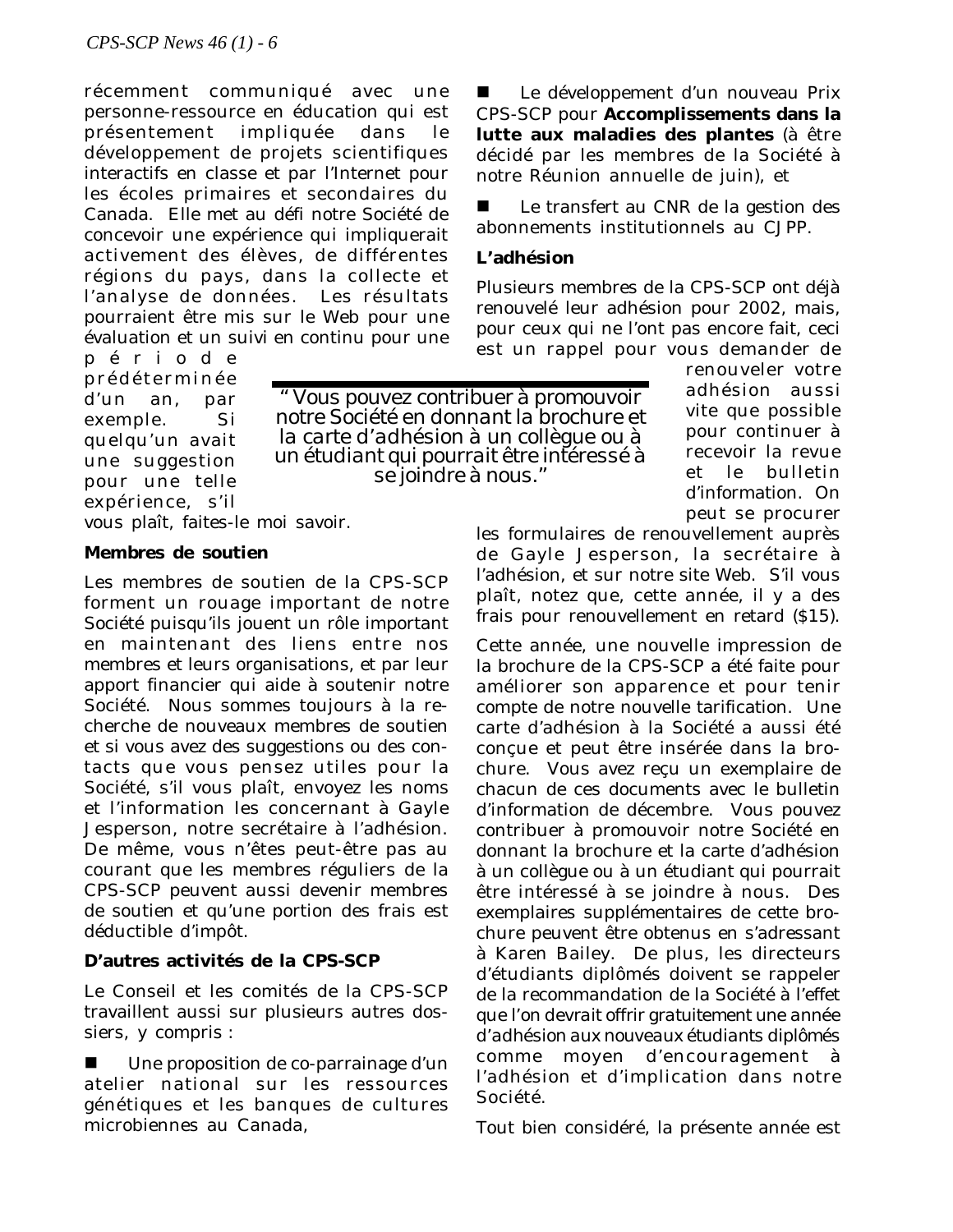une année occupée et productive pour la CPS-SCP. Si vous avez des suggestions ou des idées sur des actions que la CPS-SCP pourrait entreprendre, sentez vous libres de m'en faire part.

À la prochaine,

Greg J. Boland

## **Evaluation of the CPS Annual Meeting**

A questionnaire was included with the CPS News June issue 2001 regarding evaluation of the annual meeting of the Canadian Phytopathological Society. There were about 386 CPS members (282 regular, 51 emeritus, 34 student, 18 sustaining associates, 1 honorary). A total of 105 replies (27.2% return) were received by September 2001 and these are summarized below.

#### **1. Your occupation?**



**2. How many years have you been a CPS member?**

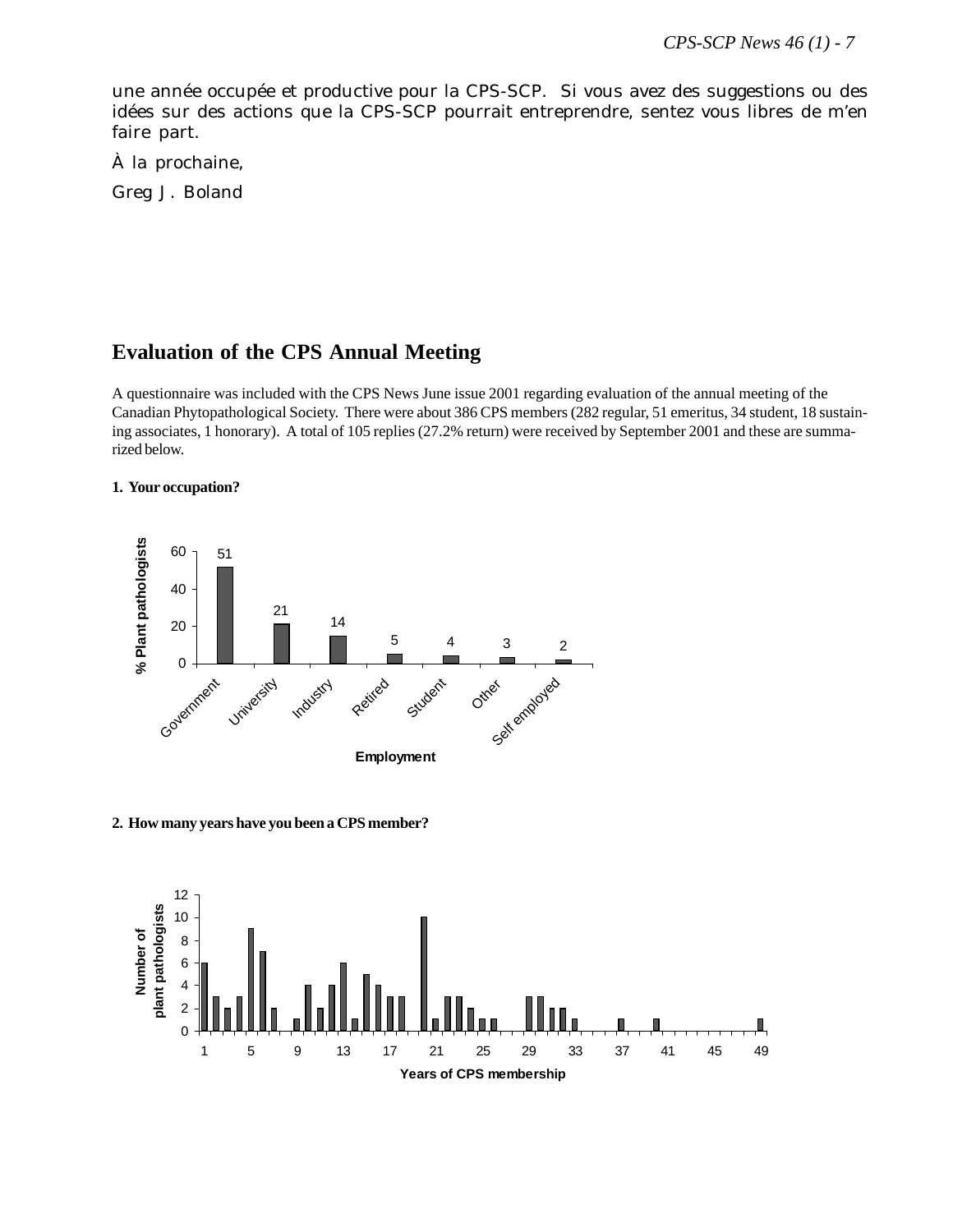#### **3. How many times have you attended a CPS meeting?**







#### **5. How do you rate the CPS annual meeting compared to other plant pathology meetings?**

37 people replied that the quality of the CPS annual meeting was good or better than that of other pathology meetings; 10 said it was comparable (fair), and 2 found the meeting inferior to other meetings. 31 people replied that the small size of the CPS annual meeting was a positive thing and that it provided a good opportunity to interact with colleagues; 4 replied that the small size was a disadvantage for them. 5 people expressed satisfaction with the scientific content, while 22 plant pathologists found the scientific scope was too narrow.

## **6. Is student residency or other inexpensive accommodation important to you?**

37 said yes and 63 replied no.

#### **7. What time of year is most suitable for you to attend the CPS annual meeting?**

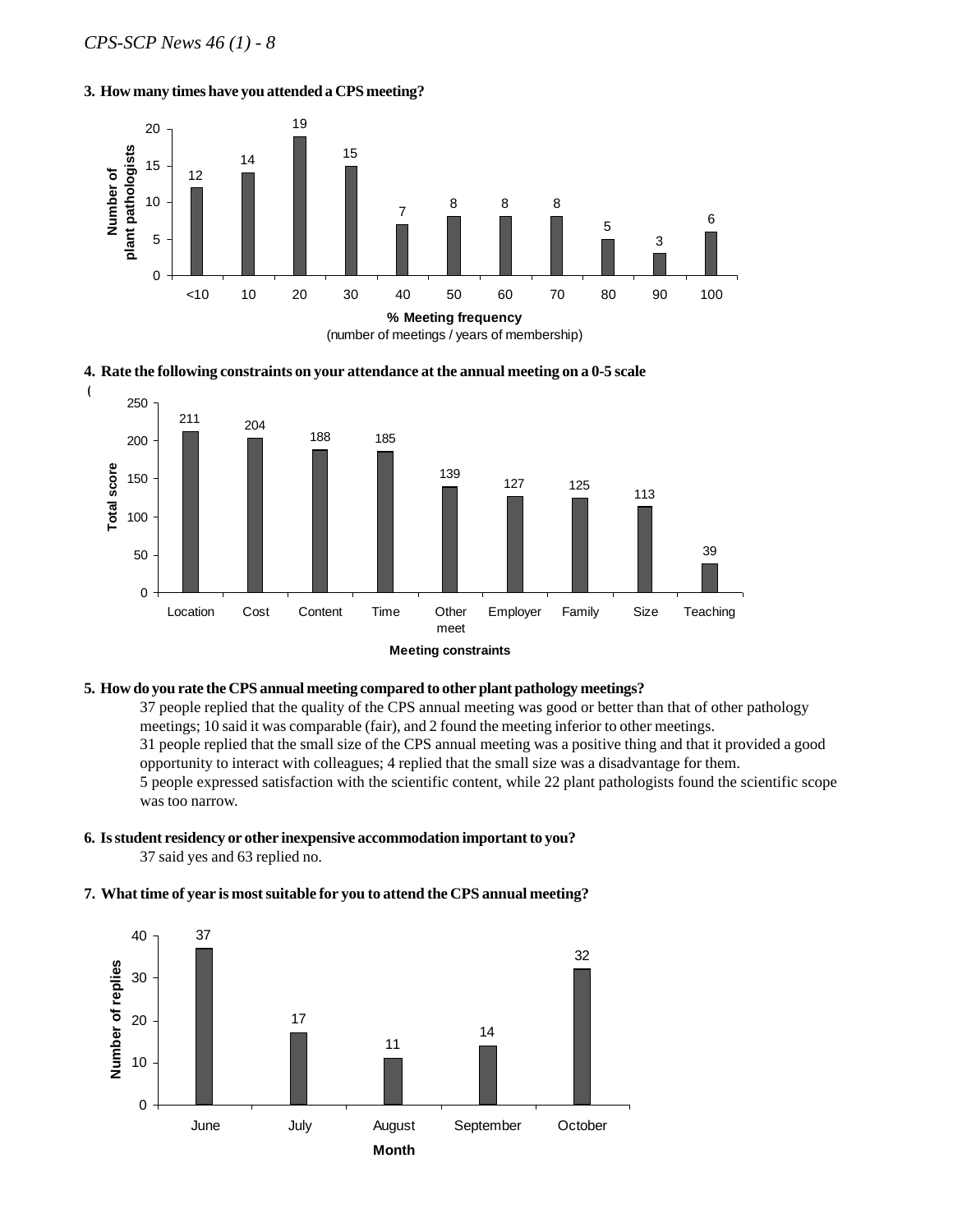#### **8. Please make suggestions you find will help improve the CPS annual meeting**

*Replies* (48 suggestions in 16 areas)

13 suggested to hold the CPS annual meeting jointly with other societies

8 suggested more workshops (hands-on and demonstrations, disease diagnosis)

6 suggested to reduce the registration fees, especially for students and emeritus members

5 suggested more symposia

4 suggested to invite world authority and/or key note speakers

3 people suggested meetings every 2 or 3 years; the following were related comments: change away from the spring meeting; avoid a fall meeting; rotate between spring and fall; do not rotate; April or November are better

2 suggested more student awards such as  $1<sup>st</sup>$ ,  $2<sup>nd</sup>$ , and honourable mention

2 suggested more topics on extension and applied research

2 suggested a wider scientific scope

2 suggested meeting locations in bigger cities to reduce travel costs and add interest

1 each suggested the following: more time for discussion and fewer and better papers; cheaper accommodation; more social events; create diverse discussion groups; evening poster session; no evening sessions; more industry topics; muffins etc. served at morning break.

#### **Conclusions**

Of the 105 plant pathologist who replied, 51% were employed in government, 21% in universities, and 14% in industry (Question 1). 5% of the respondents were retired, and 4% were students. There was a wide range in the length of time that individuals had been members of CPS, from as short as 1 year, to as long as 49 years! (Question 2). Although the questionnaire was anonymous, several people signed their name including Dr. W. G. Benedict, Professor Emeritus, University of Windsor, Ontario, who is the 49-years CPS member. The single largest category was pathologists who had been members for 20 years (10 members, 9.5% of respondents), with membership for 5 years running a close second (9 members, 8.6%). Also, of the 105 respondents, 55 people attended the annual meeting regularly *i.e.*, every third meeting or more (Question 3). The challenge for CPS is to make our annual meeting more attractive to the remainder of members. The following four issues were considered to be major constraints to participation by most people: location, cost, scientific content and time of year (Question 4). CPS will have to keep these factors in mind when planning future meetings. The following five issues were of lesser importance: conflicts with other meetings, employer, family, small size of the meeting, and conflict with teaching; these five issues are for the most part out of the control of CPS Local Arrangements Committees.

Interestingly, 31 people commented on the positive aspects of attending a smaller meeting because of the ease of making contact with colleagues, fewer concurrent sessions, and the social aspect of meeting old friends (Question 5). Only 4 replied that the small size was a disadvantage. More importantly, was the large number of plant pathologists (22) expressing discontent with the scientific content, especially the lack of topics in forestry, virus diseases and biotechnology. However, 37 answered that the quality of the meetings was good compared to other meetings, 10 said they were comparable, and only 2 found the meetings inferior. Cost was a major reason for not attending (Question 5) and, when asked if inexpensive accommodation was important, 37% answered yes (Question 6). Regarding the best time of the year to hold an annual meeting, slightly more than a third of the answers were in favour of June and October, respectively (Question 7).

When given the opportunity to suggest improvement to the meeting most suggestions (13) were to meet jointly with other societies, primarily to gain a wider scientific scope. It was also considered important to reduce the registration fee (6). Other suggestions included: more workshops (8), symposia (5), and key note speakers (4). Several members suggested ideas which might be useful such as more students awards, topics in extension and industry, more time for discussion, and discussion groups.

> Prepared by Lone Buchwaldt (CPS Secretary, 1997-2001)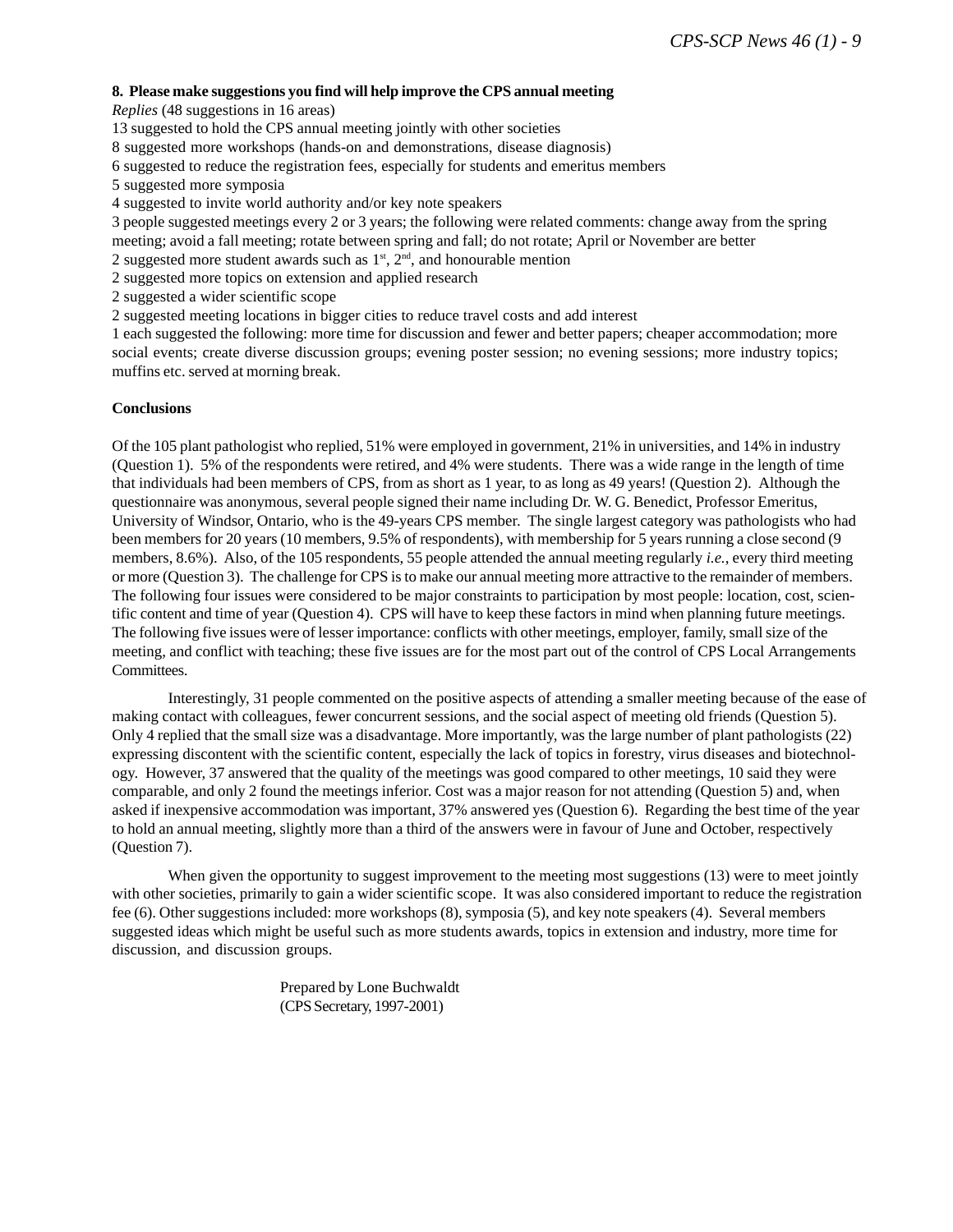# **People and Travel**

**Dr. Lakhdar Lamari**, University of Manitoba, took part in a survey of tan spot of wheat in Azerbaijan, Uzbekistan, Kyrgystan and Kazakhstan

Tan spot is a relatively recent disease problem compared to the other major diseases of wheat. This is particularly true for North America and Australia (late 1960's). The information we currently have on the virulence of the pathogen (*Pyrenophora triticirepentis*) was obtained mostly from north American collections. A small survey conducted in 1993 in north Africa revealed that the pathogen was more variable than previously thought. Annual surveys in western Canada between 1990 and 2000 did not reveal new virulence patterns, beyond the four initial races, obtained in 1986-1987. It is with this backdrop that I decided on a "grand scale" survey of tan spot at or near the centre of origin of wheat. The great variability in the host would, theoretically, translate into a great diversity in the pathogen.

A great opportunity presented itself, when Dr. Amor Yahyaoui, senior plant pathologist at the International Centre for Agricultural Research in the Dry Areas (ICARDA, Aleppo, Syria), invited me to join him on his annual tour of Azerbaijan (Caucasus) and some central Asian countries (Uzbekistan, Kyrgystan and Kazakhstan), with a stop at the International Barley Yellow Rust Workshop in Karaj (Iran). I was on sabbatical leave at CRC, Winnipeg. The timing could not have been better! I had promised Dr. James Menzies (acting on behalf of CPS) that I would publish my travel diary in the CPS Newsletter. I was not disciplined enough to keep a journal (sorry). After 12 to14 hours on the road every day, keeping a journal of daily events was not practical. I also promised Jim that I'd collect smut samples for him, which I did!

The trip lasted a little over six weeks (April 29-June 15, 2001) and covered a very wide area, stretching from Azerbaijan to the eastern tip of Kyrgystan (near China). In each country we visited, we teamed up with local scientists and travelled to farmers fields and research stations where ICARDA maintains wheat and barley nurseries. A survey of tan spot in these regions was conducted jointly and leaf samples were collected for fungal isolation. We found evidence of tan spot in each of the countries we visited and are currently processing the samples. Keep posted!

The countries we visited became independent states after the breakdown of the Soviet Union, a decade ago. Russian is still spoken by most people, in addition to the national languages (Azeri, Uzbek, Kazak or Kyrgyz). We were fortunate to have with us, at all times, local scientists with some knowledge of English. Communication was not always easy, but the kindness and courtesy of the people we visited more than made up for it. In some regions, it was a custom to propose a toast (with vodka) at almost each meal and for each person around the table! My tolerance for liquor had alarmingly declined over the past decade and the gout, with which I was diagnosed a few years ago, is generally aggravated by alcohol. Dr. Yahyaoui took care of that, rather well. I was allowed to "cheat" with soft drinks or half strength vodka. The trip was a good opportunity to see, first hand, a part of the world that was off-limits to foreigners during the Soviet era. Notwithstanding the economic hardship they are going through, the people we met and worked with were the friendliest and most generous hosts. Should anyone be interested, be aware that visits are still difficult for individuals; ICARDA got my visas and took care of all the travel arrangements and accommodations. If you go, do not forget your import permits to bring back samples, make sure to do a thorough laundry and to clean your shoes as you move from one country to the other (we are professional plant pathologists after all). And of course, the Imodium tablets! Do not leave home without them.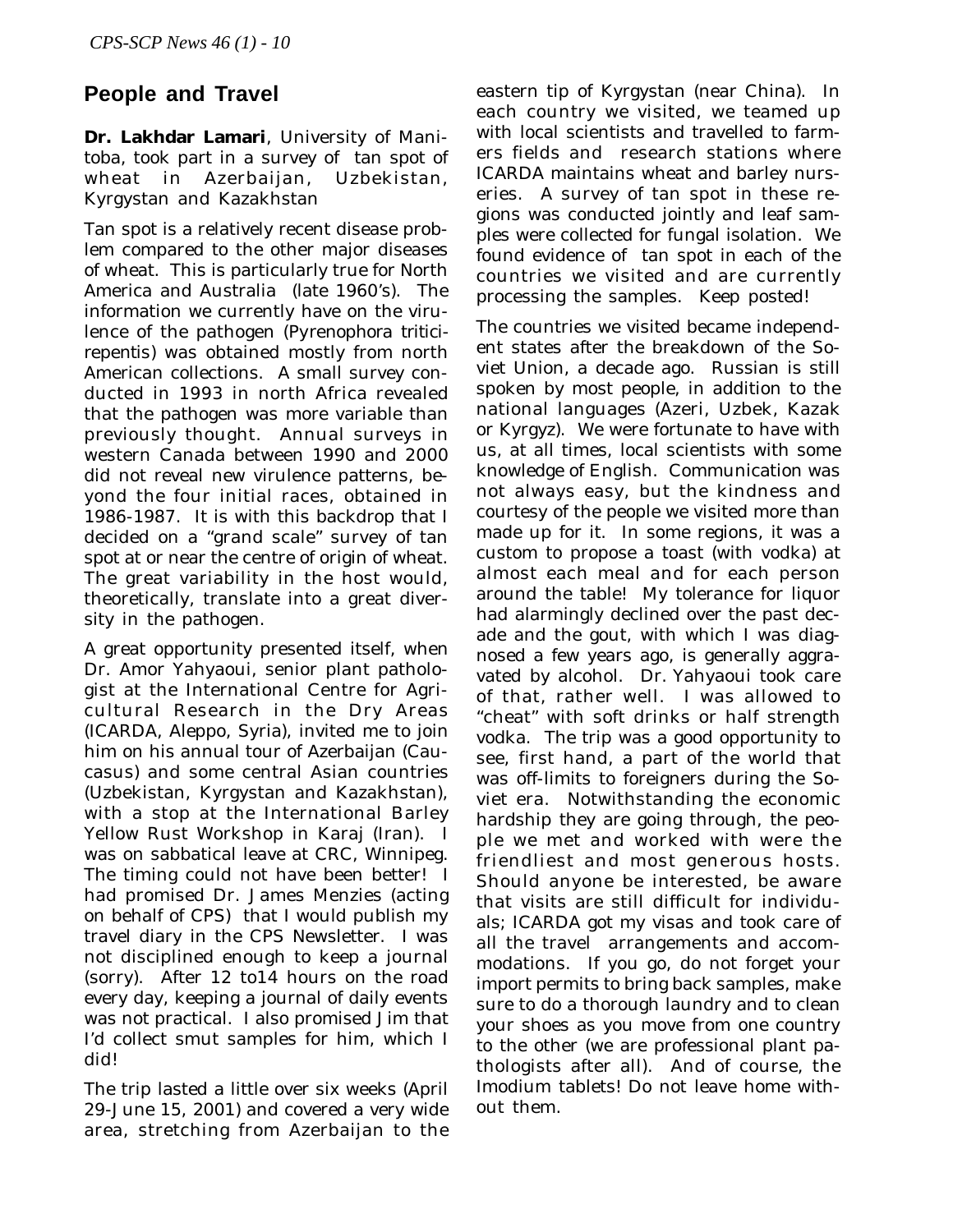In addition to a rich and unique collection of isolates of *Pyrenophora tritici-repentis* from the Caucasus and central Asia, I returned to Winnipeg on June 15, 2001 with an even richer experience and wonderful memories of countries and people. All in all, it was a wonderful trip.

I also gave seminars on tan spot at the Barley Yellow Rust workshop in Karaj (Iran), at a research station near Baku (Azerbaijan) and at ICARDA headquarters.

# Contact the Editor

Email: **cpsnews@mts.net** phone: (204) 745-5656 Ph./FAX: (204) 745-5690

David Kaminski Box 1041 Carman, MB R0G 0J0

On the web-posted version of this segment, you'll see a big hole, somewhat akin to "the dog ate my homework." For those who receive the paper copy, though, a special treatise on the perils of computing and computer maintenance.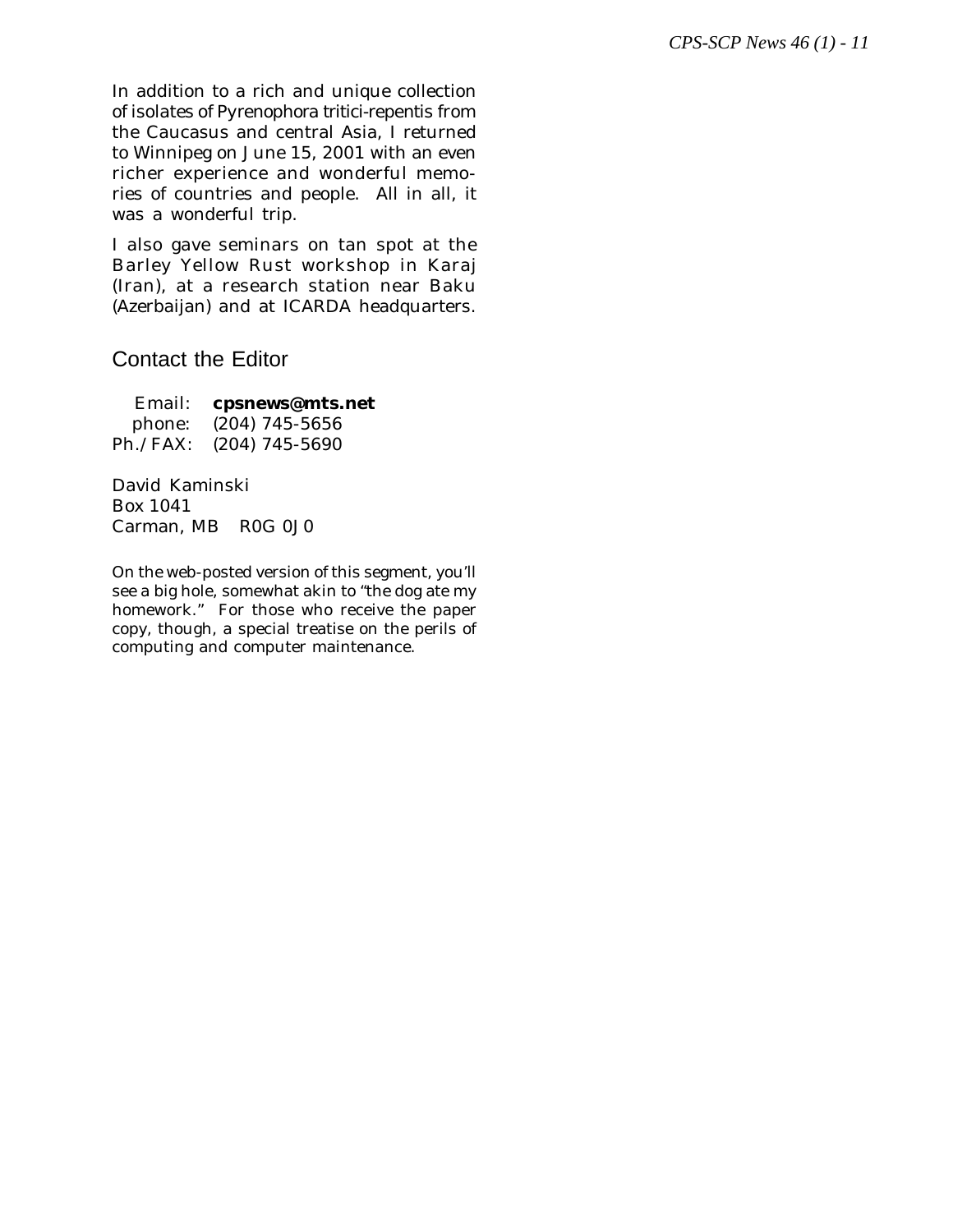## **One person's views on how things have changed in the practice of plant pathology.**

Jim Rahe Centre for Environmental Biology Department of Biological Sciences Simon Fraser University Burnaby, B.C., V5A 1S6 rahe@sfu.ca

You've got to wonder whether people think you're getting outdated when they ask you to write on how things have changed over the years, but you probably don't need to worry until you start accepting such invitations. I think someone named Wyndham once said, "Life is change. Soon you will achieve the stability you strive for in the only way it is granted. A place among the fossils." In total disregard of this wisdom, I didn't say no when Jim Menzies asked me to offer some views for the CPS Newsletter on how things have changed in the practice of plant pathology.

I start by asking, "What is plant pathology, and has our perspective on this question changed in the past 20-30 years?" To me, plant pathology is an applied science whose objective is to understand plantpathogen interactions for a practical purpose - to help humans produce and protect the food and fiber that we require to sustain ourselves, and the plantscapes that we foster to enrich our lives. The realms of plant pathology are manipulated ecosystems: agriculture, and increasingly forestry as it takes on some of the characteristics of agricultural production. Plant pathology is thus a science biased by economics, because the nature of human societies and of agricultural production is strongly shaped by economics.

In the past 2-3 decades, the most notable change in agriculture in economically developed societies has been consolidation. Trends toward fewer and larger production units, increased monoculture, and increased production and efficiency have accelerated markedly during this period.

Major consolidations have also occurred in agribusiness industries. Concurrently, the willingness of governments to fund public interest research has declined markedly. Interactive agricultural extension services have been drastically reduced. Whether you see these changes as good or bad, they have occurred. The applied purpose of plant pathology, to enable humans to produce and protect food and fiber resources, remains more or less what it was 30 years ago, but the economic context of today is different, and for this reason the nature of plant pathology has changed.

In the '70's, it was relatively easy for a plant pathologist at a university or government lab in Canada to get funding from various government sources for research on almost any question. Knowledge was generated that led to improved control for many disease problems. Considerable research was also directed to more basic questions. To some this latter research was seen as esoteric, and this spin was effectively used by Provincial and Federal politicians to close most sources of research funding that did not have as a prerequisite some tangible industrial support, either cash or 'in kind'. Which brings us to the situation today.

Canada produces a diversity of high value crops including tree fruits, berries, field and greenhouse vegetables, woody and herbaceous ornamentals, flowers, etc. Collectively these crop industries generate billions of dollars of farm gate value, but individually few generate the profit needed to fund research. With the possible exceptions of softwood lumber, cereal grains, canola and potatoes, few of Canada's crop industries can support the kind of in-depth and sustained research that is needed to understand and manage the disease problems that affect these crops. Where an industry can provide the prerequisite funding, the research is likely to be strongly applied and short term, the kind that provides tangible deliverables, at short term milestones.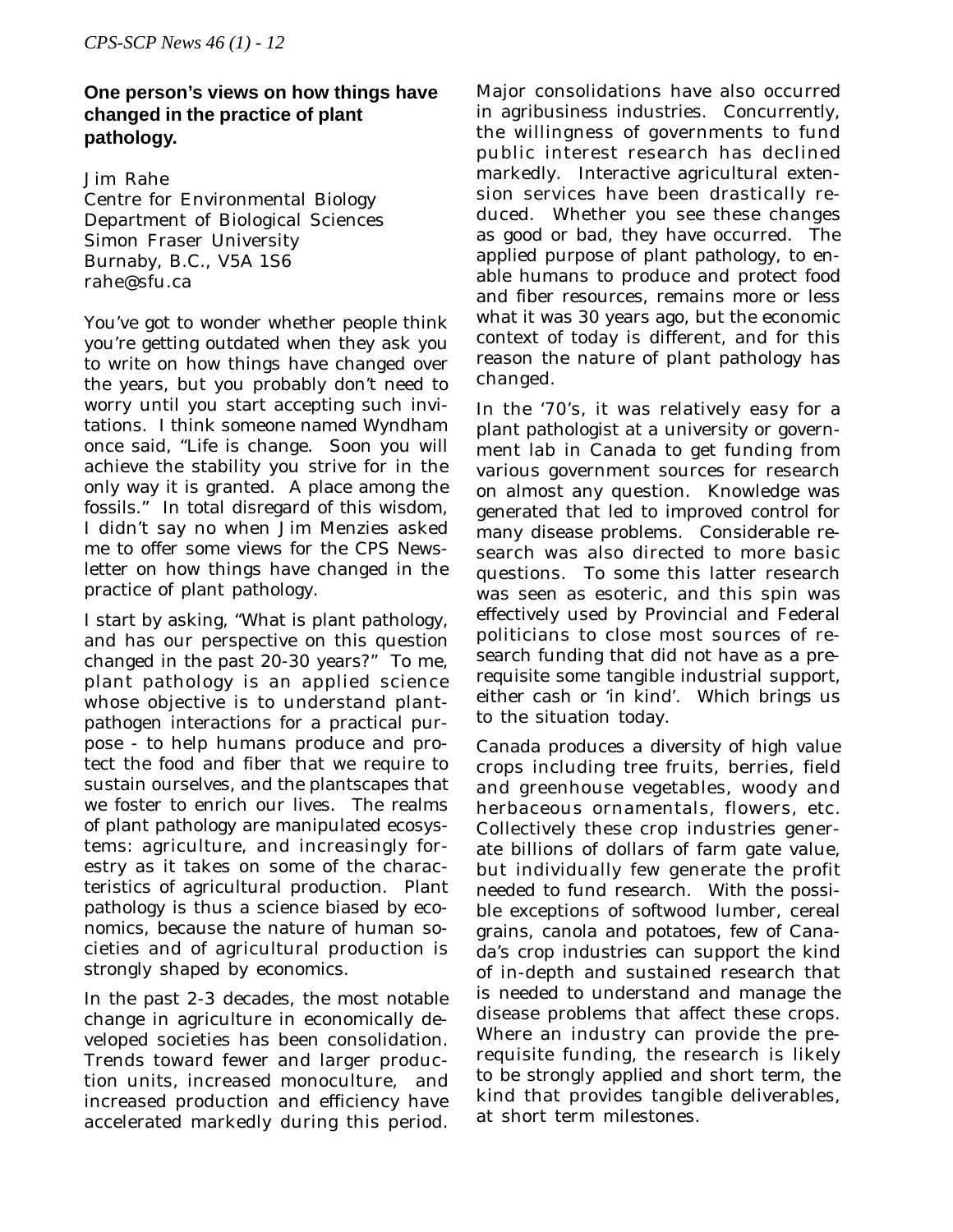Consolidation of production has led to consolidation of marketing. In the case of specialty crops, niches are created by the limited flexibility of consolidated marketing and brokerage, compared with that of small scale marketing. The diversity of specialty crop industries is increased by a growing number of economically significant niche producers and markets within these industries: direct marketing, farm tourism, U-pick, corn mazes, organic production, direct-to-door deliveries, etc. The ability of specialty crop industries and of niche producers to support research to address their specific problems is close to nil. The existence of pest problems that limit production may be a blessing in disguise in some specialty crop industries, however, as it tends to suppress the kind of explosive growth in production and competition that leads to loss of profitability, such as has occurred in many of Canada's specialty crop industries in the past 10-15 years.

Farm consolidation has caused drastic reduction in the number of farms and increase in the average size of farms in most areas of Canada. The prairie hobby farmer of today is often a high school teacher farming two sections on the side. As the number of farmers declines the political influence of farmers declines, and the spin that using tax dollars to support research that benefits so few can't be justified gains credibility. Overproduction has also become an issue. Using apples as an example, the reality of today is that the biggest single problem of the apple industry is worldwide overproduction. This raises the question of whether production and pest management research is productive or counter productive. To ask this kind of a question is kind of like observing that the emperor isn't wearing clothes.

This analysis begs the question of what does the future hold for plant pathology and pest management research? For what it's worth, here's the way I see it! Overproduction is not a biological reality, but a manufactured economic problem for soci-

eties that choose to make it so. If food and fiber resources are shared among humankind, adequate production rather than overproduction will be the challenge of the future. Focused problem solving research will continue for those industries that can afford to support such research because it is an efficient way for governments to download costs, and it sells well to the taxpaying public. Widespread use of genetically engineered crops will lead to short term gains to agribusiness and consumers. It will also lead to further farm consolidation, and to long term pains that society will have to address with research. These problems will force a return to a better balance between industry sponsored and public interest funded research than exists at present. These changes will occur well before another 30 years have passed.

What is the greatest single change in plant pathology in the past 20-30 years? I think that it is the advent of molecular diagnostics: tools that allow us to quickly, accurately and economically detect the presence of a particular organism in a complex mixture of organisms, to distinguish among morphologically similar but different organisms, to discern genetic differences and infer phylogenetic relationships. With these tools, the kinds of questions that young plant pathologists of 30 years ago devoted their entire careers to can now be addressed and definitively resolved in weeks or months. This technology is changing plant pathology far more than any other in the past 30 years. This tool is as fundamental today as were (and still are) the microscope and Petri dish to the plant pathologist 30 years ago.

That's all that I want to say. And the best evidence that anything that I have said is of any value will be that you disagree with a lot of it!